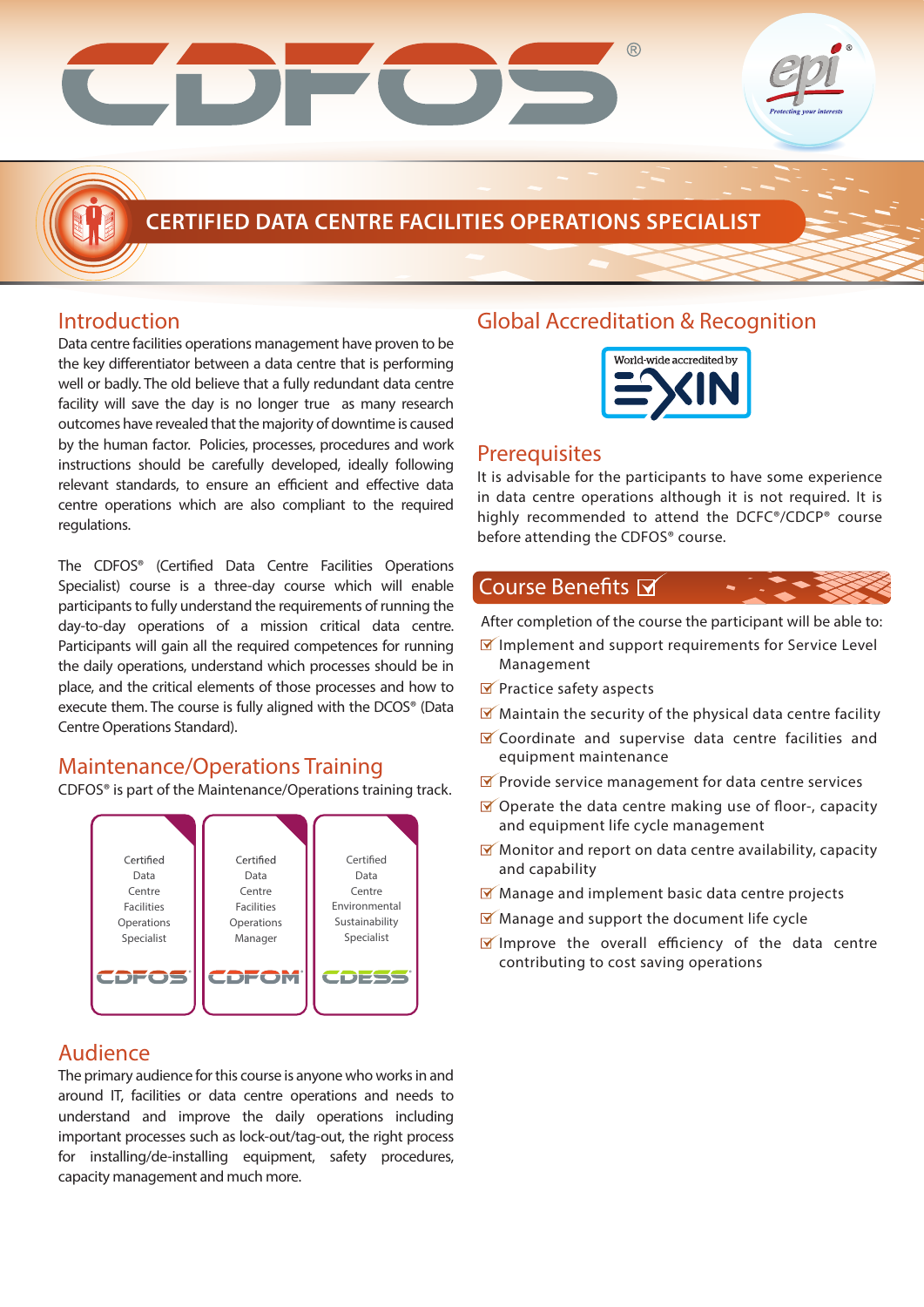# Course Syllabus **D**

#### **Service Level Management**

- Service Level Management
- ‐ Needs analysis
- ‐ Capability assessment
- ‐ Service portfolio and catalogue
- ‐ Service Level Agreements
- ‐ Reporting
- ‐ Complaint procedure
- ‐ Customer satisfaction
- ‐ Service Improvement Process (SIP)

#### **Safety and Crisis Management**

- Most common type of accidents and why they often happen<br>The roles and
- The roles and responsibilities of appointed safety staff
- ‐ The importance of the OH&S or WHS manual
- ‐ Calibration of measurement and test equipment
- ‐ Proper lock-out/tag-out procedures
- ‐ Emergency response plan requirement for various potential emergencies
- ‐ The importance of Permit To Work

#### **Physical Security**

- ‐ Standard Operating Procedures (SOP) for security
- Security risk assessment
- ‐ Security zones
- ‐ Physical inspections / security patrols
- ‐ Delivery of goods / holding area
- ‐ Entry control of individuals
- ‐ Badges and key management
- ‐ Security monitoring
- ‐ Security incident reporting

#### **Facilities Maintenance**

- ‐ The importance of maintenance
- Maintenance definitions
- ‐ Maintenance operations procedures (MOP)
- ‐ Service reports
- ‐ Spare management
- ‐ Tools
- ‐ Housekeeping

### **Data Centre Operations**

- ‐ Shift handover
- ‐ Walk around duties
- ‐ Service management
- ‐ Release management
- Configuration management ‐ Floor management
- ‐ Equipment life cycle management

#### **Monitoring / Reporting / Control**

- ‐ Monitoring requirements
- ‐ Facilities monitoring matrix
- Sensor / alarm point testing and calibration
- Notification matrix
- ‐ Escalation requirements
- ‐ Reporting

#### **Project Management**

- ‐ Project management
- ‐ Project organization
- ‐ Project manager
- ‐ Initiation
- ‐ Planning
- **Execution**
- ‐ Monitor and control
- ‐ Closing
- ‐ Evaluation / lessons learnt

#### **Environmental Sustainability**

- ‐ The importance of sustainability
- ‐ Environmental standards
- Power efficiency indicators
- ‐ Energy saving best practises
- ‐ Water management
- ‐ Sustainable energy usage

#### **Governance and Compliance**

- ‐ The importance of document management
- ‐ The six sub-processes of document management
- ‐ Asset management
- ‐ Requirements or asset recording

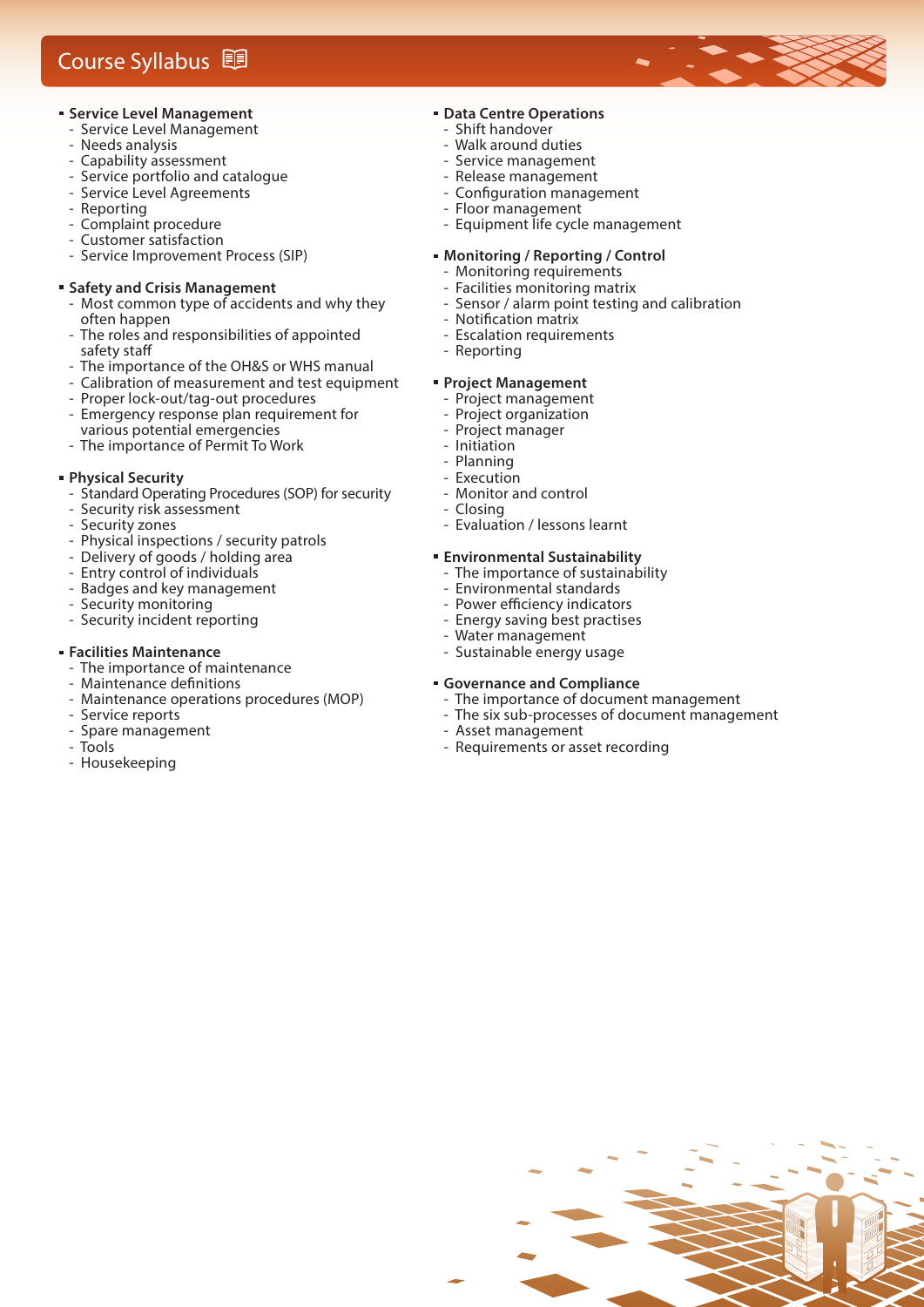### Delivery Structure and Methods

The CDFOS<sup>®</sup> course is lectured by an EPI Certified Instructor using a combination of lectures and question-and-answer sessions to discuss participants' specific needs and challenges experienced in their own data centre environments. Participants are able to tap into the extensive experience of the trainer enabling them to validate and improve their own environments thus adding tremendous business value.

CDFOS® course is available in the following delivery methods:

- ILT Instructor Led Training
- VILT Virtual ILT
- TOD Training On Demand

### Examination

The exam is a 90-minute closed book exam, with 60 multiple-choice questions. The candidate requires a minimum of 42 correct answers to pass the exam.

### Certification

Candidates who successfully pass the exam will receive the official 'Certified Data Centre Facilities Operations Specialist' certificate. The certification is valid for three years after which the student needs to re-certify.

### Global Accreditation & Recognition

The CDFOS® course is accredited by EXIN, which is a global, independent and not-for-profit accreditation and examination provider. EXIN's mission is to improve the quality of the IT and data centre sectors, the proficiency of IT and data centre professionals and the IT users, by means of accreditation of course material as well as independent examination and certification.

### Recommended Next Course

To further extend your skills, we recommend the CDESS® (Certified Data Centre Environmental Sustainability Specialist) and CDFOM® (Certified Data Centre Facilities Operations Manager)

### Course Schedule

Our courses are available in over 60 countries across all continents. For a comprehensive course schedule, visit the EPI corporate website at www.epi-ap.com or contact your local authorised reseller/partner.

### EPI Data Centre Training Framework**©**

The **EPI Data Centre Training Framework©** provides a structured course curriculum for individuals working in and around data centre facilities and data centre operational management. It addresses the various disciplines required to design and manage a high-availability, efficient data centre. EPI's data centre course curriculum is not only the first in the world, it is also by far the largest in the industry. Many companies have specified these courses as prerequisites for their staff working in and around the data centre and use them as part of their career planning initiatives. Recognized globally, these certifications add value to both companies and individuals.



<sup>©</sup> Copyright by EPI (Enterprise Products Integration Pte Ltd) 2022. All rights reserved.